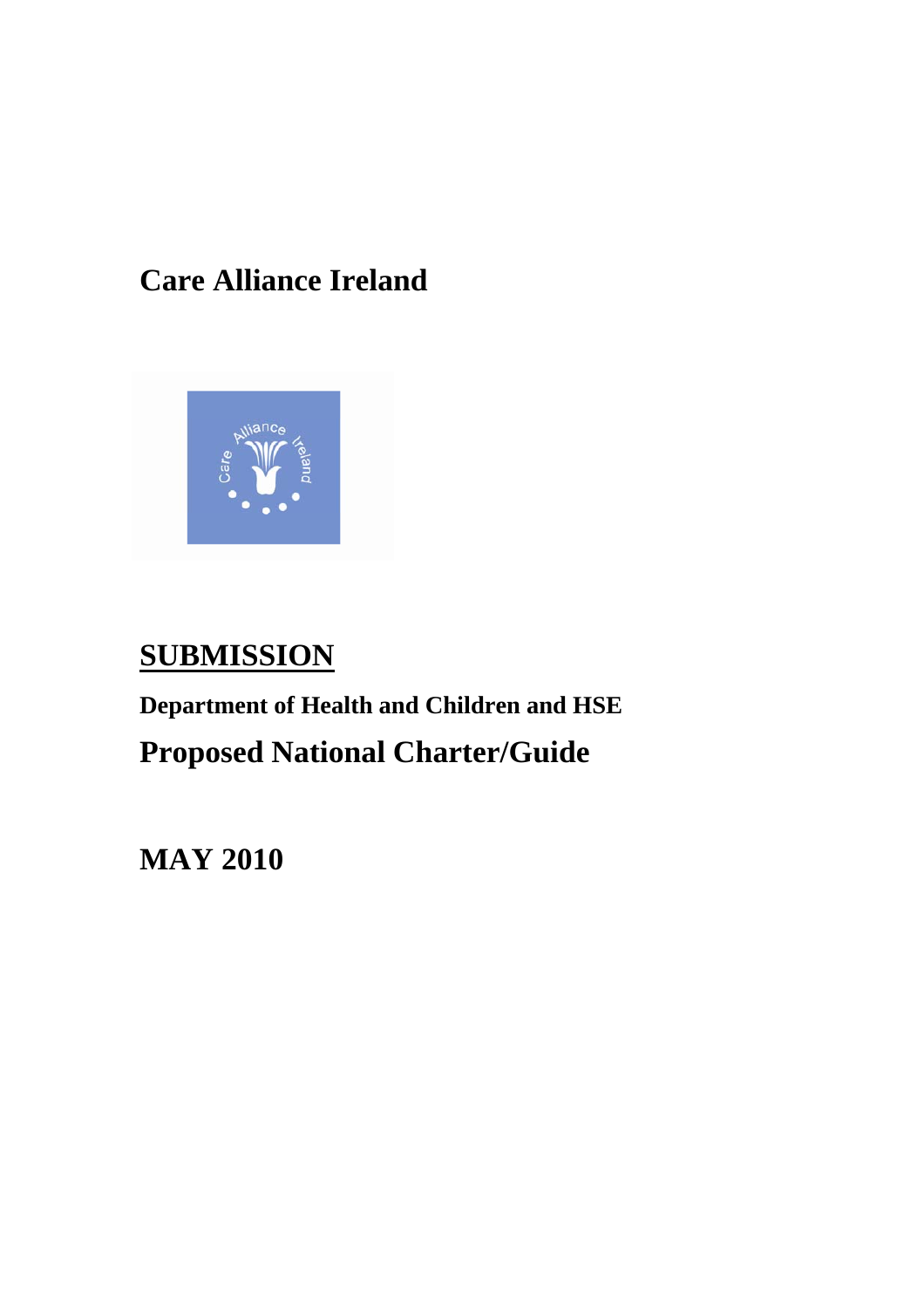#### **INTRODUCTION**

- Care Alliance Ireland is the National Network of Voluntary Organisations supporting Family Carers. We currently have over 70 member organisations and a representative board of directors. See [www.carealliance.ie](http://www.carealliance.ie/)
- The vision of Care Alliance Ireland is that the role of Family Carers is fully recognised and valued by society in Ireland.
- Care Alliance Ireland exists to enhance the quality of life for Family Carers. We will achieve this by supporting organisations in their direct work with Family Carers through the provision of information, research, the sharing of resources and opportunities for collaboration.

#### **SPECIFIC FEEDBACK ON THE PROPOSED NATIONAL CHARTER/GUIDE**

- The term 'health care' is limiting and exclusive. This document emanates from the HSE/DOHAC, which together fund a wide range of social care services, as distinct form purely health care services. A more appropriate term to use would be health and social care which would reflect the reality of where much of the resources go.
- Whilst family members are stakeholders in any health and social care partnership, if they have an active caring role (i.e. are family carers), then their legitimacy in being considered named stakeholders is even greater. Family Carers are estimated to provide over 80% of care in our community and as such need to be specifically acknowledged.
- The use of the term carer is not used entirely consistently throughout the document. Family carers need to be identified as separate from paid care workers/health care professionals.
- The terms *carers, patients representative, nominate support people and family* are used throughout the document, but it appears that they are sometimes referring to the same person.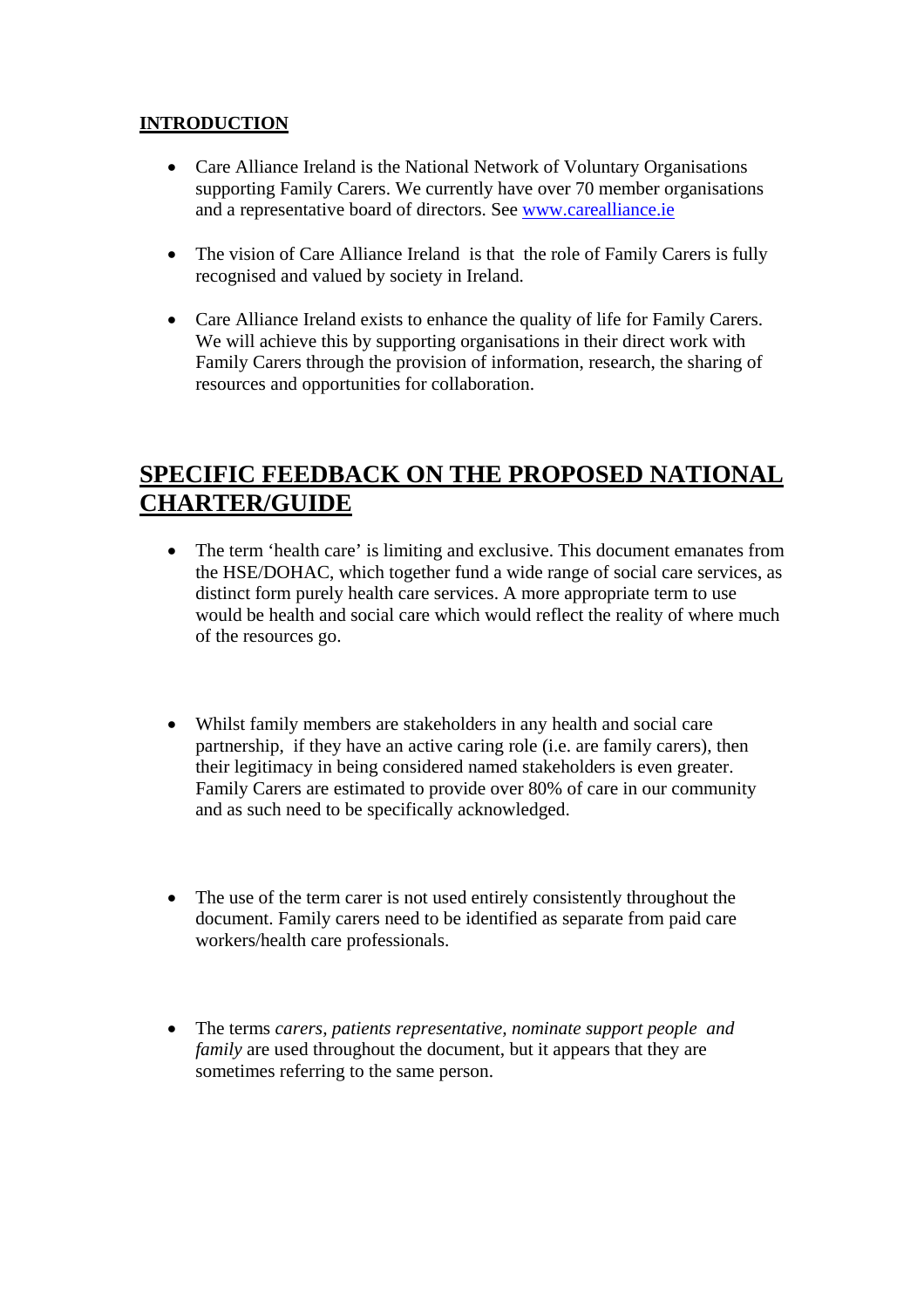### **Our specific suggestions are the following;**

## **P 3 – Glossary – Service User.**

'Sets out supporting arrangements for a partnership of care between everyone involved in healthcare – patients, families, *family carers* and healthcare providers.

Also  $(p3)$ 

'Contemporary health and social care is a partnership between patients, families, *family carers*, and providers.'

'Is intended to guide the relationship between patients, families, *family carers* and providers of healthcare a relationship which is based on partnership–"people caring for people".

## **P 10 Discharge Plan**

Add;

'You can expect to have role of your family in supporting you be considered in all discharge planning'

## **P 11 – Participation;**

Add

You can expect to;

'have your family carer actively involved in your care. This may involve health care professionals actively facilitating family carers to continue in their caring role even if you are no longer living in your own home.'